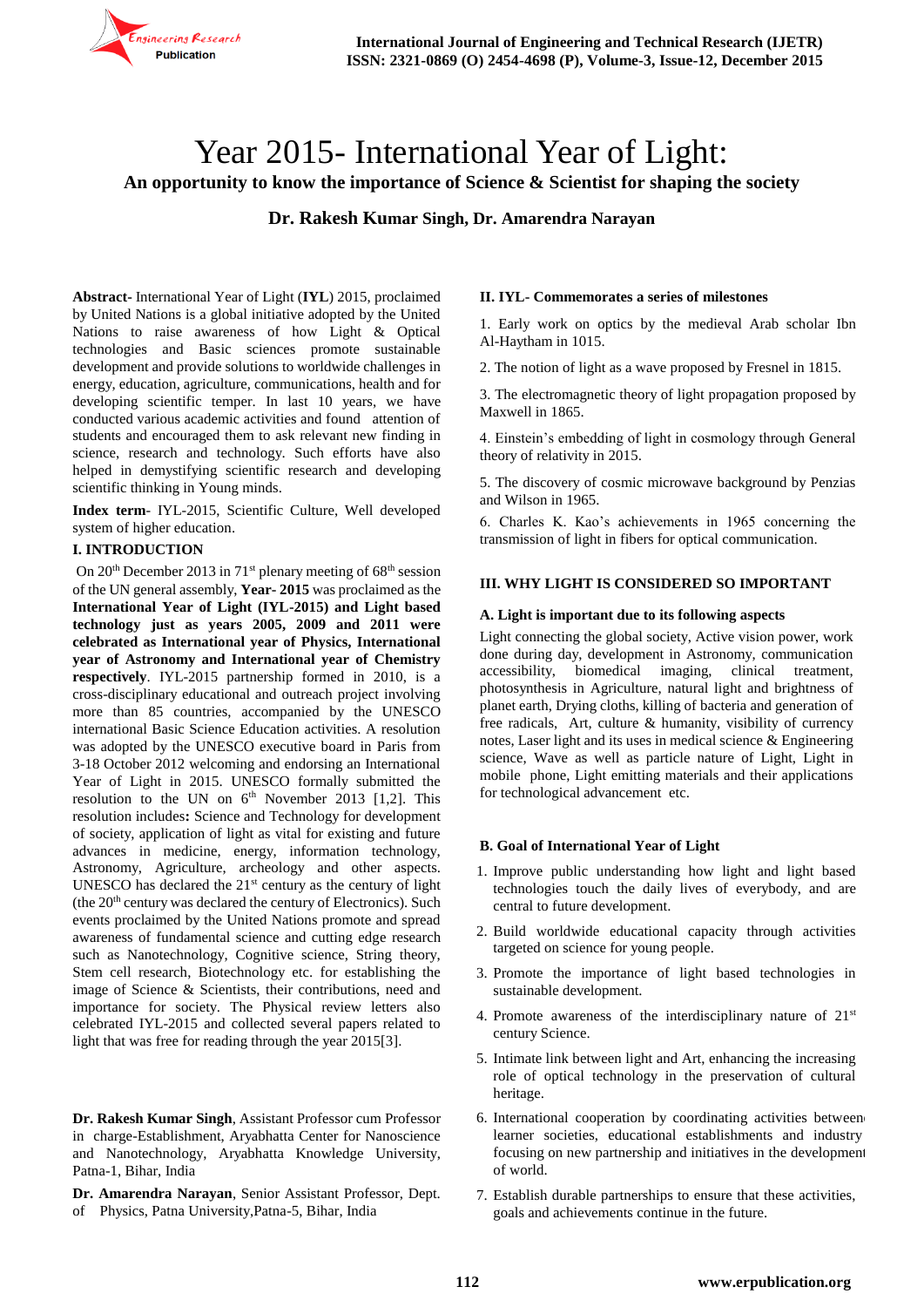### **C. Nobel Prize in Physics 2014: Bright revolution in Light**

The Nobel prizes in Physics 2014 was awarded jointly to Isamu Akasaki, Hiroshi Amano and Shuji Nakamura for the invention of efficient blue-emitting diodes which has enabled manufacture of bright and energy-saving white light sources. Now more efficient, cheaper and smarter lamps are now being built using LED. All this was made possible only by the tireless and sincere efforts of a band of dedicated scientists including Akasaki, Amano and Nakamura.

#### **D. Photonics and Nanotechnology: Importance of light and light based Technologies**

- 1. Entire internet communication system is based on optical technology and all the heavy lifting of the internet is through optical fibers buried in the ground and under the oceans.
- 2. If water leaks from cylindrical shape pipes, photonics can help detect such leakages and thus help both conservation and reliable supply.
- 3. In the Defence sector, target designators, range finders or weapons all work with phonics and its characteristics.
- 4. Photonics also has important role to play in high energy Physics, energy generation and nuclear fusion.
- 5. There are optical fibers on the International space station, there are fibers on Mars, there are fibers on moon, all doing sensing applications. The latest moon rovers and Mars rovers are firing Lasers on the rocks and examining the plumes for analyzing what it is made of.
- 6. The present century is expected to see big advancement in photonics for communication and computers. There will be massive Lasers for medical treatment, cutting and welding, creating the conditions at the beginning of the universe can only be done through Laser spectroscopy.
- 7. Optical properties of **nanomaterials** are being used in following area: Biological imaging, Nano medicine & Biotechnology, cell tracking, Chemo-sensoring, Bio-separation, Light emitting devices, drug delivery and therapy, Organic fluorescent dyes, MRI detection etc.

#### **E. Importance of Light, basic sciences & research in everyday life : Strategies and future direction**

In order to sustain and to strengthen its mental and economical growth, the society needs robust development in the areas of science, education & research, ethics and higher education. As it has been stated in Bhagwad geeta, the society achieves its pinnacle not through mechanical and technological forces but through moral and ethical values. Such plans can be fruitful, only when we revive the past and present contributions of science education, research and scientists. The developments in the field of science education and research are routed through basic sciences and interdisciplinary research. The Government of India has launched its new education policy in this regard – **Educate, Encourage, and Enlighten** – on the republic day (26<sup>th</sup> January 2015) this year [4]. Young minds should realize who really are the nation builders?

Is science education a global business? Can we establish socio-economic harmony using the learning of science through innovative methods, Science & Technology popularizations, organizing conferences/workshops/seminars research driven learning and inspire sessions that foster moral and ethical values along with a scientific outlook. In the last 10 years we have visited various academic institutions of India and felt that a majority of young minds are infatuated with money power, political power, muscles power, Big cars, Big packages and Recognitions rather than for creating knowledge and understanding and doing new innovations. Such campaigning has inspired us to write various articles for revitalization of experiment assisted teaching, research and innovations and nurturing ethics among young minds [5-8]. If young people or best brains choose a career in science and technology, then social recognition must be given for their efforts.

Therefore in this auspicious year - 2015, several areas of light such as Photonics, magnetic-photoluminiscent materials, liquid crystals, solar rays, basic optics and basic science can be presented in specific ways so that scientific text together with associated authors/persons contributions could be appreciated at a large scale. We have also done some work in these areas [9-18].This way a value based society can be developed with the help of science education, scientific outlook, scientific temper, moral and ethical values could be developed which are the basis of modern development of a value based society.

Therefore, we salute the scientists- Haytham, Fresnel, Maxwell, Einstein, Penzias and Wilson, Charles and others for their contributions and we should plan to create conducive atmosphere of learning, concept oriented teaching, Research and more importantly, an atmosphere that fosters moral and ethical values.

# **We should realize that no society can become a superpower without the aid of dedicated scientists and without a well-developed system of higher education**.

The messages should go to rural areas as well as to capitals of all states and nations regarding who really are the real heroes of nation building. Awareness programs for rejuvenation and popularization of basic science and front line research such as Nanotechnology, Cognitive science, Stem cell research etc. are essential for creating a positive outlook towards science and technology in the present modern society. Students and faculty members of non accredited institutions can also perform well if they are promoted and encouraged. Concept learners with good moral and ethical values always do better in life and are the real assets of their society. They should be sought for and given important responsibilities. Therefor**e** we should not only aim for creating awareness towards basic and applied sciences through research cum innovation programs, but also promote ethics, moral values, love for society and scientific temper in the young minds.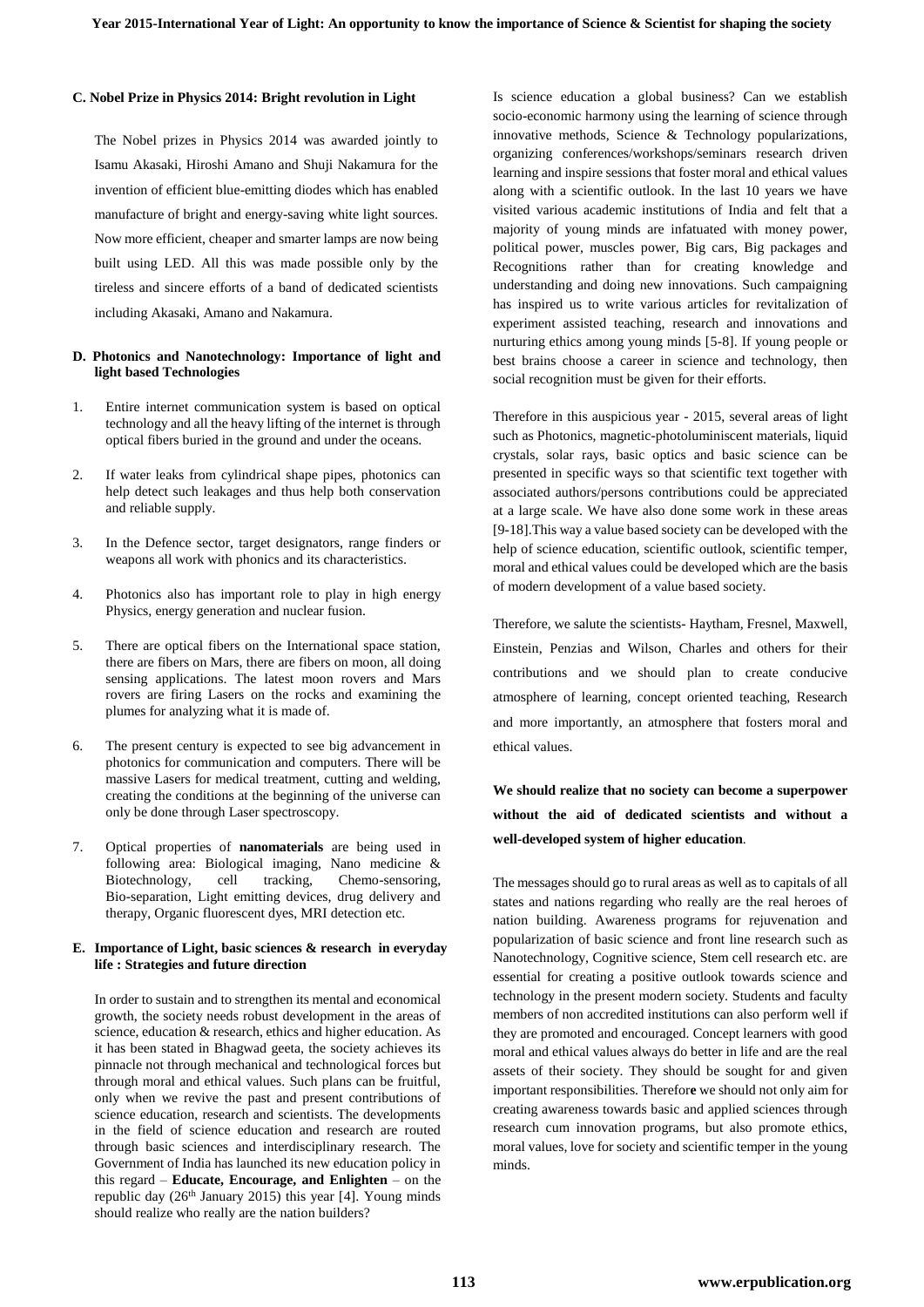

#### **IV. The following things can be considered as important for a value based science as well as research cum technological advancement oriented society**

- 1. Creation of a conducive atmosphere for scientific research, innovation and inventions and giving them proper recognition.
- 2. Fundamental science as well as Technological innovations are essential for National advancements.
- 3. Good research in emerging and converging technologies, such as Nanotechnology, Biotechnology, Cognitive sciences, Microelectronics, Environmental Engineering, Stem cell research etc. is dependent on a good grasp of Basic Sciences. Therefore we should give special focus for growth of quality education in basic sciences.
- 4. Innovative methods of teaching, especially interesting class room teaching methods should not be devoid of discipline. Small classroom demonstrations are one of the best methods for making classroom teaching interesting. We are involved in promoting such activities and by attracting the attention of students, we encouraged them to ask relevant questions in science. Such efforts have also helped in demystifying science and developing scientific thinking in students/faculty members [7,13,14].
- 5. Creating ethics among teachers, students, scientists.
- 6. MBTI(Myers Briggs Type Indicator) results help in creating a conducive academic atmosphere in any system.
- 7. The well known academician Prof. Yash Pal has said that "In atomic energy, space science, CSIR laboratories, maximum employees are from general engineering colleges, universities which are not accredited of national or international repute" [19]. Therefore students and faculty members of nonaccredited institutions should also be promoted and they can perform well, if opportunities given them.
- 8. The scientific method is applicable not only for the individual, but also for teamwork and sharing knowledge. Therefore collaborative research should be promoted.
- 9. INSPIRE lecture series should be organized regularly. The article titled" Role model ne badaldiya jeevan ki disha" stated by Infosys Chairman - Narayan Murti. In 1968, on a Sunday morning at IIT Kanpur, Murti interacted with computer science engineers of America and learned many new things. After that he immediately read few books of computer science and choose a career in computer science [20]. Similar INSPIRE programme, started by DST-Govt. of India is also found encouraging.
- 10. Big salary packages allure the best minds for working in companies/industry rather than for scientific research. There should be a plan so that the best brains may contribute in research areas and special recognitions as such should be awarded by the society. Indian Science must face new challenges squarely, Young scientists must face new challenges squarely and leadership in science education should also face the new challenges squarely. Such initiatives enjoy the fun of creating new ideas and destroying obsolete dogmas.

**V. Conclusion:** Special sessions/courses for uplifting Scientific temper, moral & ethical values, healthy mind & healthy body should be held not only for the young minds but also all for all concerned so that sustainable plan can be strengthen that facilitates sharing of global best innovative practices. Science and Technology, Cutting edge research popularization encourage to society to establish the image of science & scientists and well developed system of higher education.

**Note:** Ideas/text in this articles are author's own opinion/observations.

#### **REFRENCES**

[1] 2015 declared the international Year of Light and Light-based Technologies, Current Science, Vol.106 (2015)p.01.

[2] http//.www.lightyearfoundation.org.

[3] Journal, Physical Review letters.

[4] http//.www.mhrd.gov.in.

[5]Rakesh Kumar Singh, International Year of Astronomy-2009, Manthan, Int. J. Vol.8, (2009)p.4-7

[6]Santosh Kumar, Rakesh Kumar Singh, B.C.Rai, Amarendra Narayan, Popularization of Physics through Low cost/ No cost Experiment, Manthan, International Journal, Vo1.8(2008),p.31-32,

[7] Creating interest in Physics Learning and Developing Scientific Temper through low cost - no cost Demonstrations, Proceeding National. Conference on Educational technology in teaching and learning: Prospects and Challenges(2014)p.77-82, ISBN-978-81- 927627-1-5.

[8] Rakesh Kumar Singh, Lev Davidovish Landau: Nobel Laureate Scientist of Physics, Manthan, International Journal, Vol.7(2008)p.2-3.

[9] R. K. Singh , A. Narayan, K. Prasad, R. S. Yadav, A. C. Pandey, A. K. Singh,L. Verma, R. K. Verma, Thermal, structural, magnetic and photoluminescence studies on cobalt ferrite nanoparticles obtained by citrate precursor method, JTAC-Springer,(2012)DOI 10.1007/s10973-012-2728-1

[10] Rakesh Kr Singh, K. Prasad, D.P. Singh , R.N. Roy, R.S. Yadav,A.C. Pandey, On the magnetic and photoluminescence properties of Calcium diferrite (CaFe4O7) nanoparticles," International Journal of Material Science and Electronics Research,Vol.3 No.1 (2012)p.1-7.

[11] Rakesh Kumar Singh, A. Narayan, S.B.Ansari, HgFe<sub>2</sub>O<sub>4</sub> and CdFe<sub>2</sub>O<sub>4</sub> Ferrite Nanoparticles synthesized by annealing temperature at 450°C : Structural, Magnetic and Photoluminiscent properties, Millenium series, Mendel, Int. J. vol.27( 2010)p.89-92.

[12] Rakesh Kumar Singh, A. Yadav, R.S.Yadav, A.C. Pandey, Structural, Magnetic and Photoluminescent Properties of Strontium Ferrite nanoparticles synthesized using Citrate precursor method, Manthan, Int. J. Vo1.8(2008),p.22-27,

[13] http//www.utsahiphysicsteachers.com.

[14] [http://www.scienceforsocietybihar.org.](http://www.scienceforsocietybihar.org/)